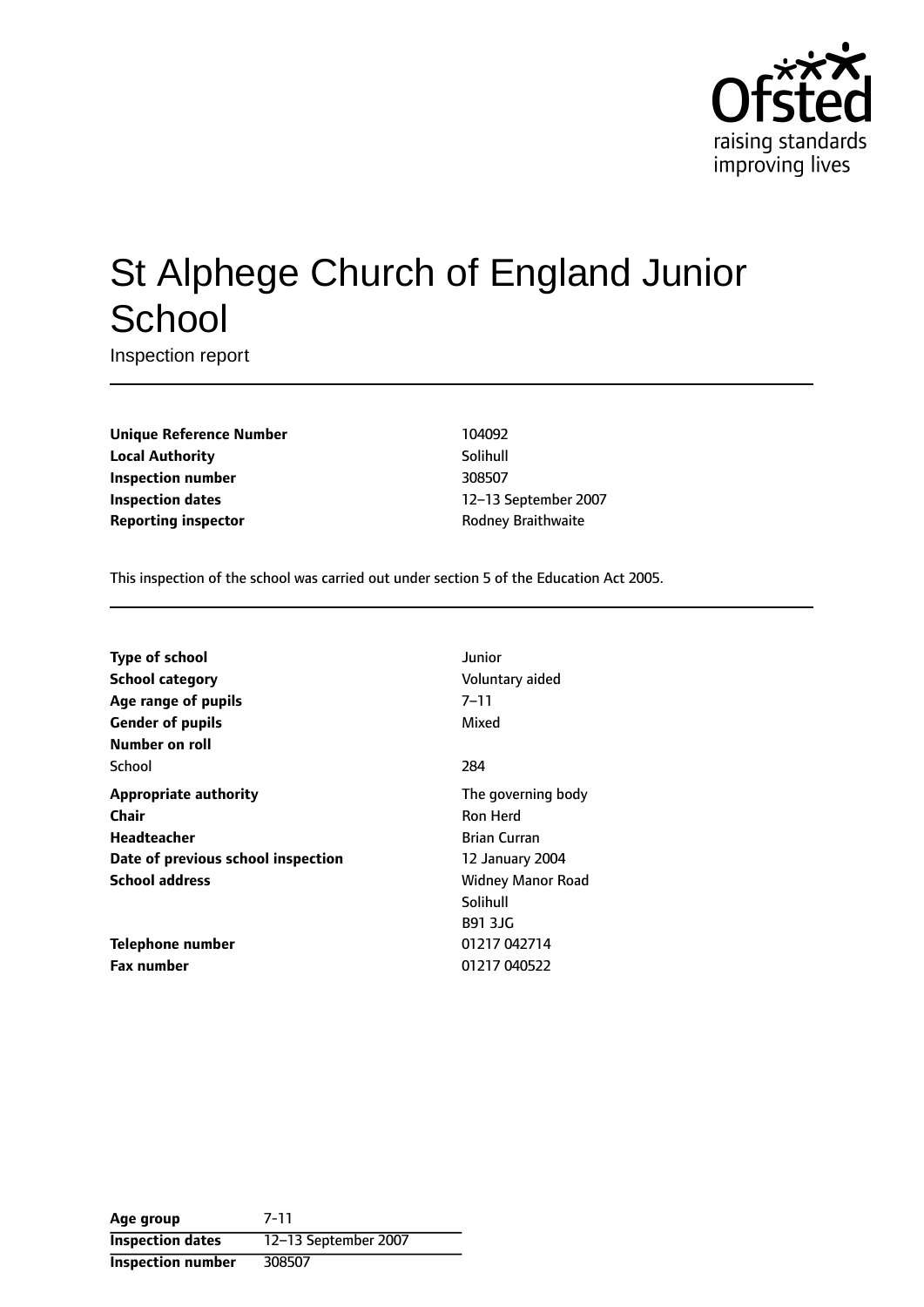© Crown copyright 2007

.

#### Website: www.ofsted.gov.uk

This document may be reproduced in whole or in part for non-commercial educational purposes, provided that the information quoted is reproduced without adaptation and the source and date of publication are stated.

Further copies of this report are obtainable from the school. Under the Education Act 2005, the school must provide a copy of this report free of charge to certain categories of people. A charge not exceeding the full cost of reproduction may be made for any other copies supplied.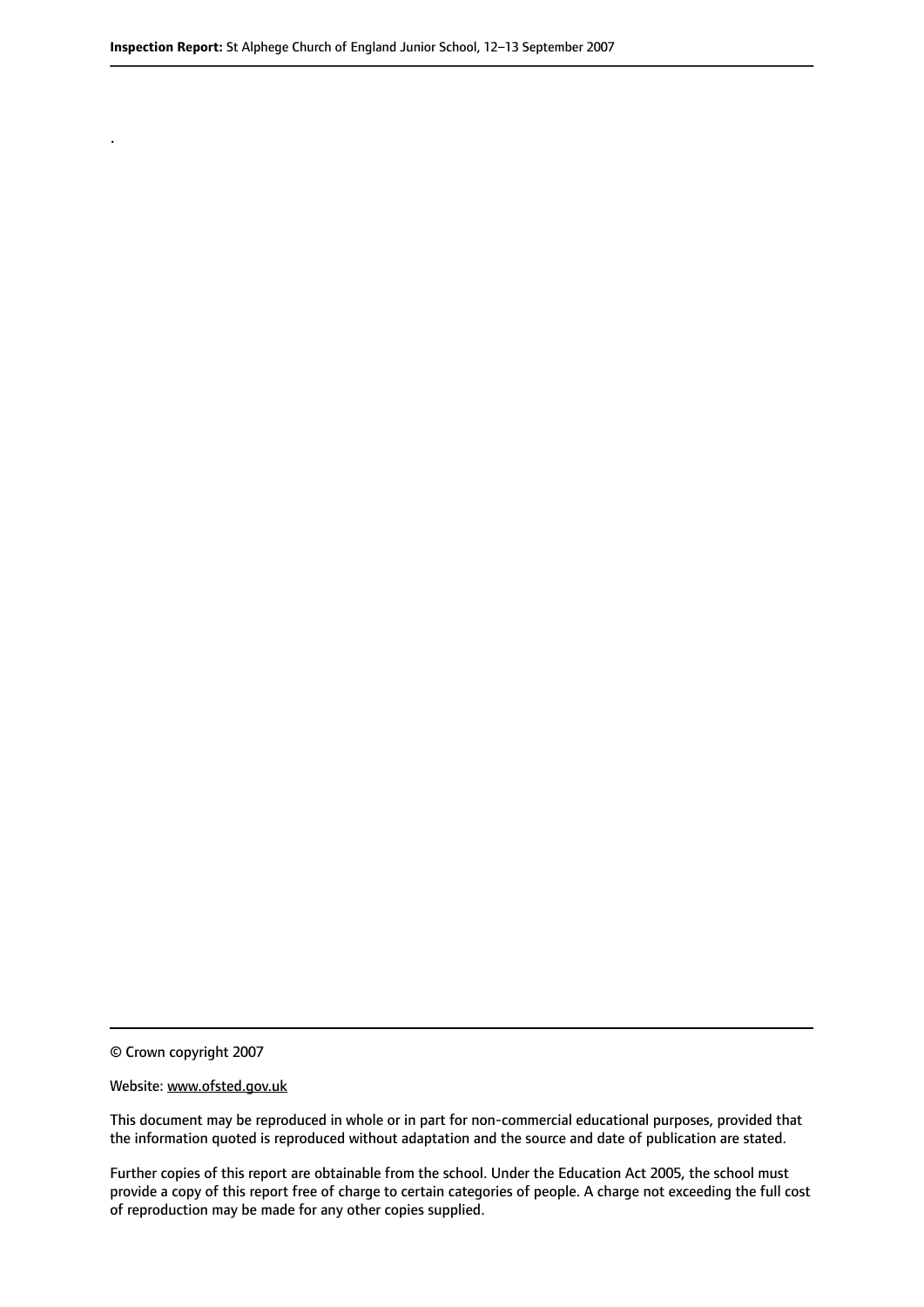# **Introduction**

The inspection was carried out by three Additional Inspectors.

#### **Description of the school**

St Alphege CE Junior School has an above average number of pupils. The proportion of pupils from minority ethnic backgrounds is similar to most schools. A below average proportion of pupils have learning difficulties and/or disabilities. When pupils start in the school, most have above average skills and abilities.

#### **Key for inspection grades**

| Grade 1 | Outstanding  |
|---------|--------------|
| Grade 2 | Good         |
| Grade 3 | Satisfactory |
| Grade 4 | Inadequate   |
|         |              |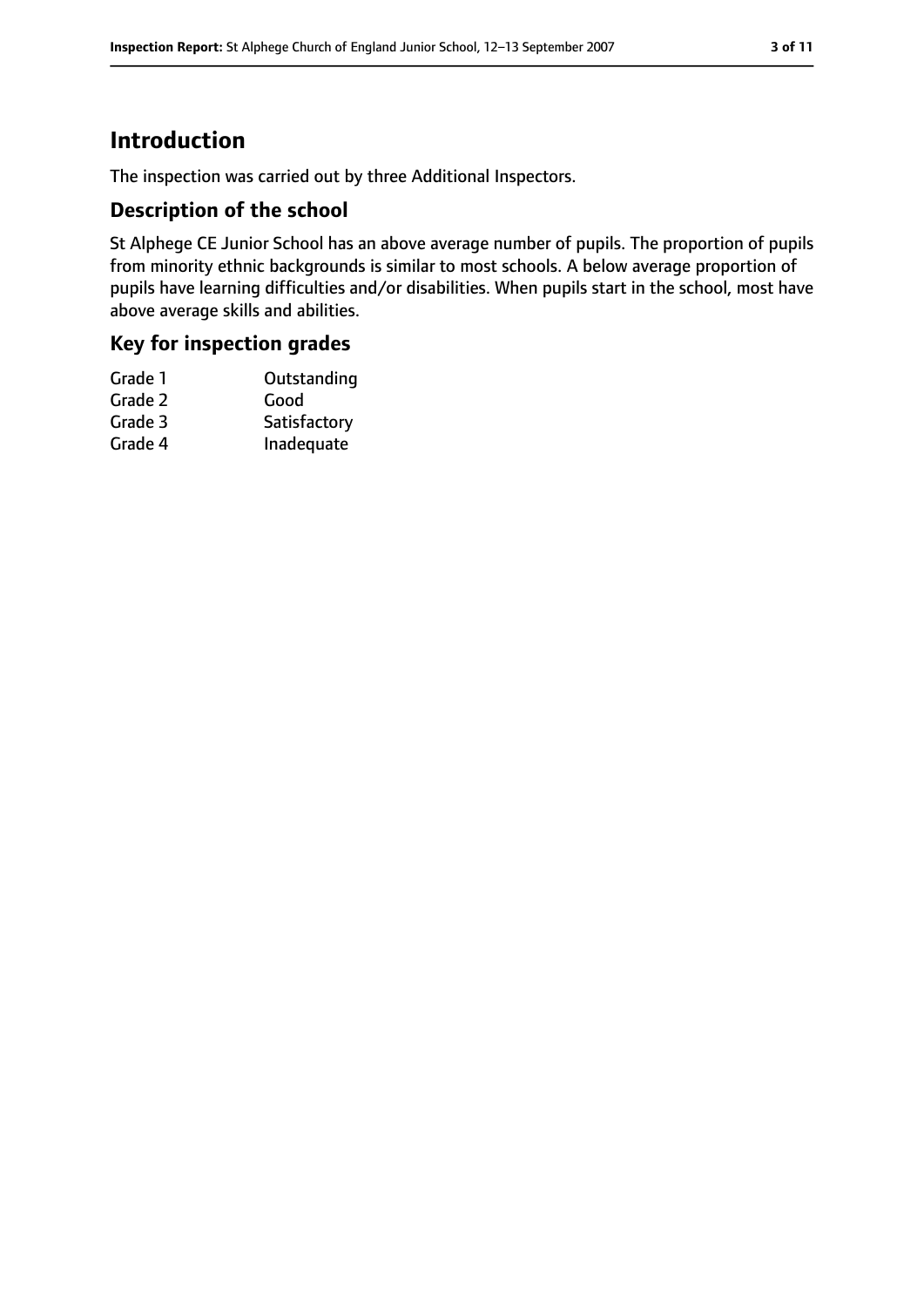# **Overall effectiveness of the school**

#### **Grade: 2**

St Alphege CofE Junior School is a good school and has many strengths. It has a very accurate view of its successes, where it needs to improve, and importantly, how it will do this. There is a very happy and stimulating learning ethos in the school and its promotion of different faiths and church links is outstanding. Standards are well above average and progress is good. Parents are almost unanimous in their positive views of the school, especially the excellent way their children are cared for and the quality of support for them, whatever their needs. Pupils are all safeguarded well.

The school uses every resource that is available in order to promote the well-being of the pupils, which makes a major contribution to their outstanding personal development and preparation for their future lives. Pupils greatly enjoy life in the school, feel well challenged, and appreciate the many different learning opportunities, especially the out of school activities that they are given. This shows in their excellent attitudes to learning, consistently high standards of behaviour and very high level of attendance.

The quality of teaching is good and occasionally outstanding. This guides the pupils towards achieving well and reaching high standards in their work. Teachers maintain pupils' interest and good achievement throughout the whole day, which is an improvement on the last inspection. They are ably helped by an exceptional team of well trained teaching assistants. The quality of teaching and learning is sometimes affected when large classes are working practically in classrooms that are too small for them.

The school has been successful in improving its use of data in the tracking of achievement, target setting and pupils' knowledge of their own learning. Its promotion of improvement is also shown by the successful way it is tackling the recent dip in standards and achievement of higher attaining pupils in writing. The school is well led and managed. The many strengths of the school owe much to the vision and positive leadership of the headteacher, who has created a highly effective team of staff who share his aspirations for the pupils. This gives the school a good capacity for future improvement and it provides good value for money.

#### **What the school should do to improve further**

- Raise achievement in the writing of the more able pupils.
- Examine ways in which classrooms can be better used for the large classes of pupils, in order to improve the learning environment, particularly for practical work.

## **Achievement and standards**

#### **Grade: 2**

Standards are well above average and progress is good. Standards have been at this level for several years in mathematics and science, but in English in 2006, they dipped due to fewer than expected more able pupils reaching standards in writing at higher levels. The school leadership recognised this and after detailed analysis introduced a variety of strategies for improvement. As a result, standards in writing have risen in the present Years 4, 5 and 6 and the more able are once more consistently reaching standards well above average. This is because the school, using new assessment and tracking procedures, isfar more aware of the progress of every pupil, and has introduced very effective intervention strategies for improvement.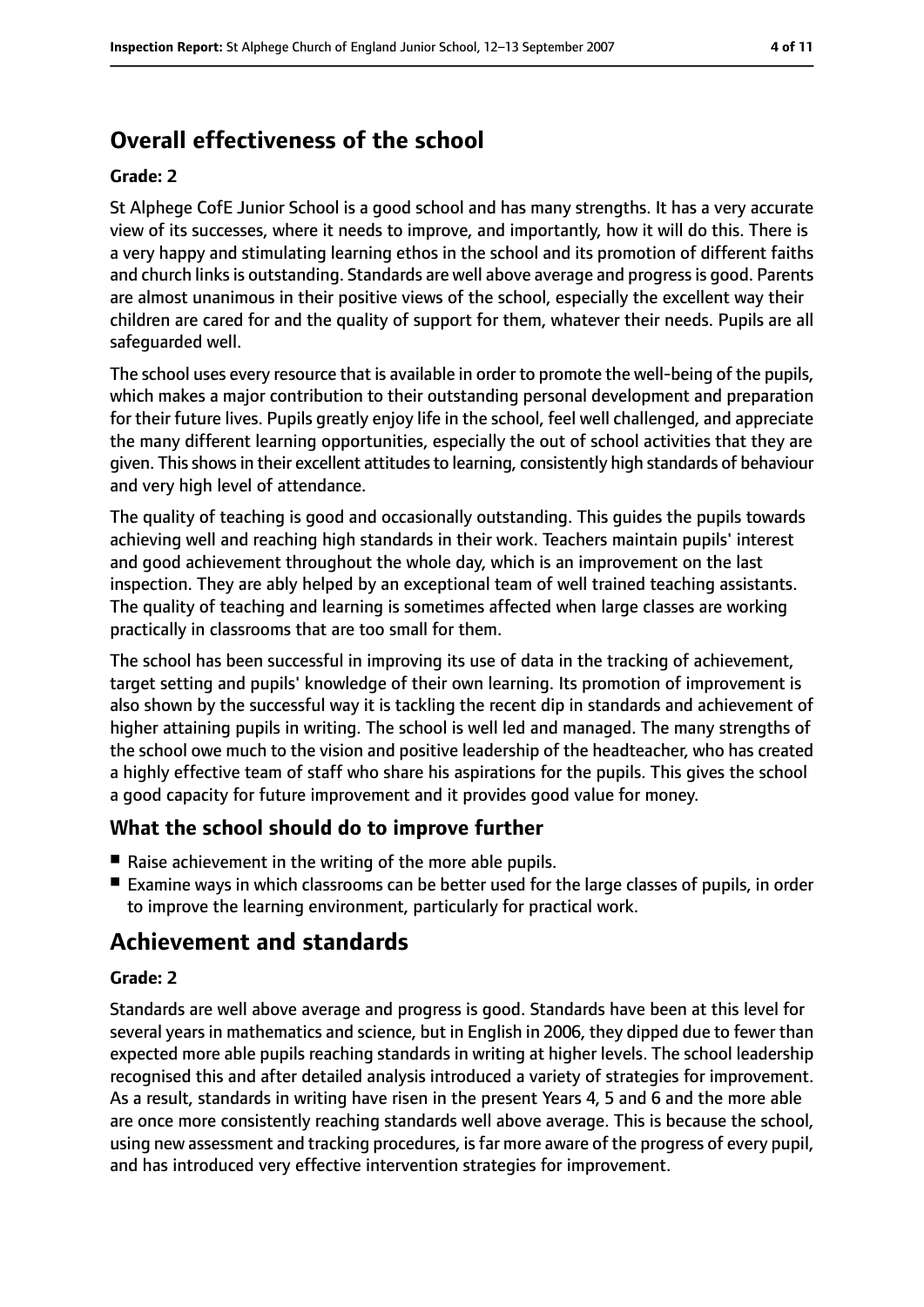In many other areas of the curriculum, such as art and information and communication technology (ICT), the work of pupils observed indicated standards consistently well above average. A combination of good teaching, pupils' good knowledge of their own learning and the exceptionally able support of teaching assistants, is helping all pupils to progress well. Pupils with learning difficulties and/or disabilities make good progress because of a wide range of effective individual learning and support programmes.

# **Personal development and well-being**

#### **Grade: 1**

Pupils' personal development is outstanding. Pupils thoroughly enjoy school, attend very well and enthusiastically participate in after school activities. Behaviour is exemplary in school and in the playground. Pupils know how to stay safe and where to seek help if required. They understand about Internet safety. Pupils choose healthy options for lunch and say that 'teachers make sure that we have lots of exercise every day'. Pupils form positive relationships with each other and with staff. They talk to the `Lunchtime Listener' and feel that there are many opportunities for them to discuss concerns if any arise. Pupils readily accept responsibility, such as helping to monitor exits and entrances during break or participating in the 'Playground Pals' initiative to help others socially. Through the active school council and class councils, pupils take decisions such as refurbishing of cloakrooms and raising funds for charities. They enjoy good involvement in the local community, especially through the school's strong links with the church.

Pupils' spiritual, moral, social and cultural development is exceptional. They are spiritually very aware, showing deep thought about life issues arising from the worship theme on light, for example, Christian ethos underpins all aspects of pupils' lives and is shared positively by pupils of all faiths in the school. They learn about other religions and cultures through different parts of the curriculum. By the time they leave school, pupils have developed into confident and mature young citizens who are very well prepared for the future.

# **Quality of provision**

### **Teaching and learning**

#### **Grade: 2**

The quality of teaching and learning is good and there is some outstanding teaching. A major strength is the teachers' subject knowledge and their ability to provide work that is generally well matched to the needs of different groups in each class. They know what pupils need to learn next and how it is to be achieved. The good quality of marking enables pupils to improve their work and encourages dialogue with them. Teachers use varied resources effectively, such as interactive whiteboards, to motivate and involve the pupils in their learning. Time is generally well used to maximise learning, but occasionally the pace is slow, adversely affecting pupils' progress. This happens sometimes when large classes take time to organise and settle to their work in small classrooms, although teachers generally manage this well. The teaching assistants contribute exceptionally well in lessons, helping pupilsto make good progress. Pupils are taught explicitly how to learn and how to organise their work. They self-evaluate their work successfully, recording what they have learned. Pupils enjoy their lessons, such as editing their writing or searching the school grounds for different habitats. Teachers and assistants ask questions skilfully, which require explanations and reasoning in return. Excellent relationships underpin the good learning seen in all classes, with pupils making consistently positive contributions to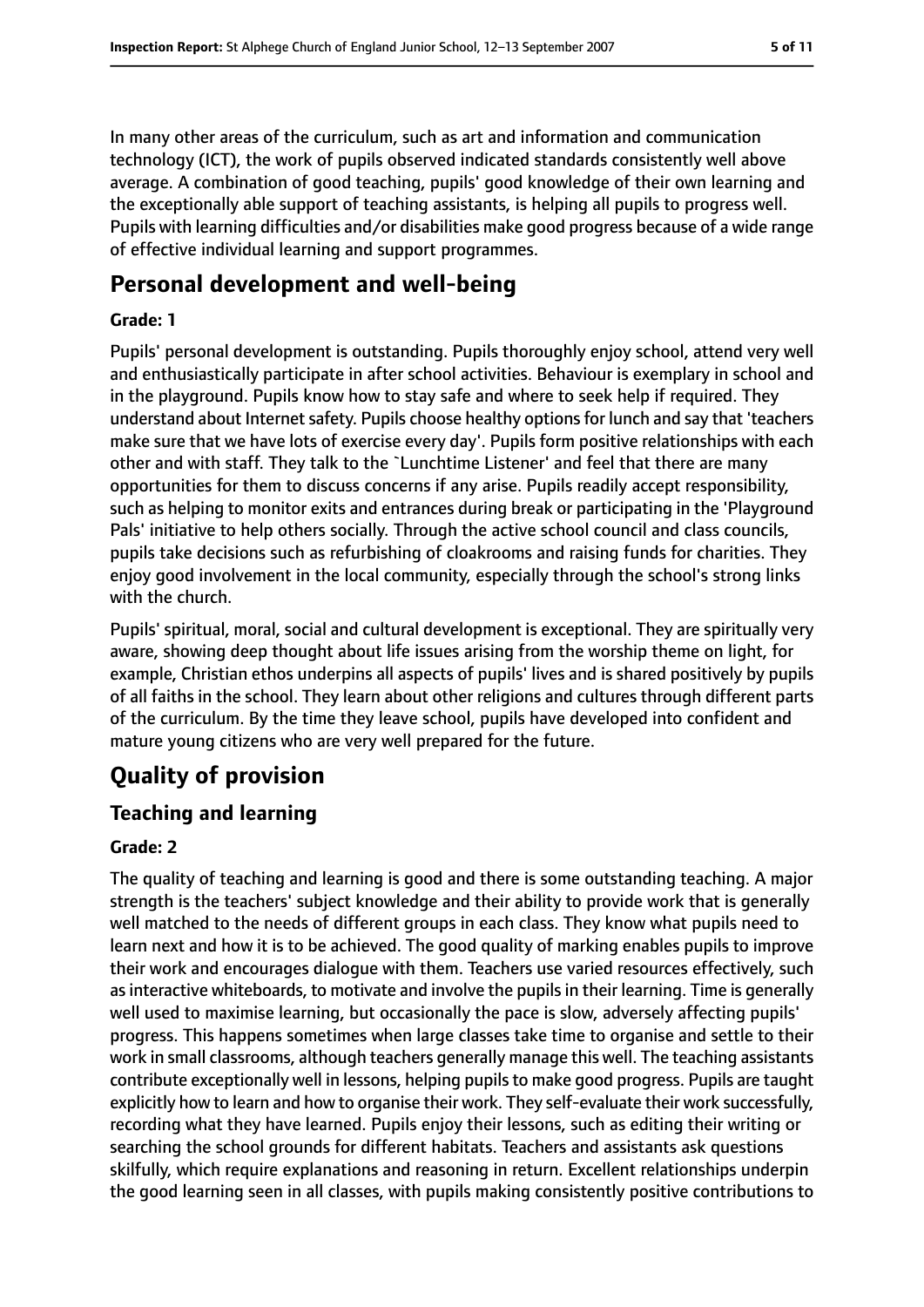lessons. The school is notable for the fact that all teachers, including the headteacher, also run clubs and extra-curricular activities of high quality in their own time.

#### **Curriculum and other activities**

#### **Grade: 2**

The good curriculum captures the interest and imagination of most pupils who work hard as a result. The setting of pupils in ability groups in literacy and numeracy is used well most of the time to enable work to be appropriately matched to pupils' needs. There is now good provision for literacy as the school has taken positive action to improve pupils' writing, and for numeracy and ICT. The curriculum is broad and takes account of much more than just these subjects with very good emphasis on the performing arts and sport, both during the school day and through an exceptionally rich programme of out of school activities at lunchtime and after school. The opportunities for residential visits make a strong contribution to pupils' personal and social development, and during the inspection, pupils from Year 6 were greatly looking forward to a trip to North Wales where they were to experience some adventurous activities. There is a wide range of out of school clubs which pupils say they appreciate and enjoy. Some of the classrooms are rather small for the number of pupils and this tends to restrict their freedom to move around, and can slow the pace of learning, especially in practical subjects.

#### **Care, guidance and support**

#### **Grade: 1**

Parents appreciate the high levels of care that the school provides for its pupils. All pupils feel valued and the principles of educational inclusion underpin everything the school does. Pupils with learning difficulties and/or disabilities are very well supported by both teachers and classroom assistants who work very effectively to meet their needs. Pupils know that they can talk to their teachers and other adults about any problems they have. All adults are very caring and older pupils say they are very well looked after by the lunchtime supervisors and other staff.

The school, with effective support from the local authority, has developed very good systems relatively recently for tracking pupils' academic progress. This quickly identifies those pupils who are in need of additional intervention to iron out weaknesses and enables them to perform to their full potential. These systems have led to an improvement in the standards of writing, although there is work to do to further improve the achievement of the more able pupils in this subject. Most pupils can now recall and understand their targets well in English and mathematics. Through effective marking using symbolsthat they understand, pupils know what they need to do to improve their work. Nearly all can explain their targets for improvement, even the most recent arrivals in Year 3.

### **Leadership and management**

#### **Grade: 2**

The good quality of leadership and management in the school has some important strengths. The headteacher sets an outstanding example in his commitment to the school, his dedication to the shared Christian ethos evident everywhere, and his considerable drive to make the school 'as good as it can possibly be'. All staff feel greatly valued by him, he receives considerable accolades that the staff, many parents and the governing body give him for his work in the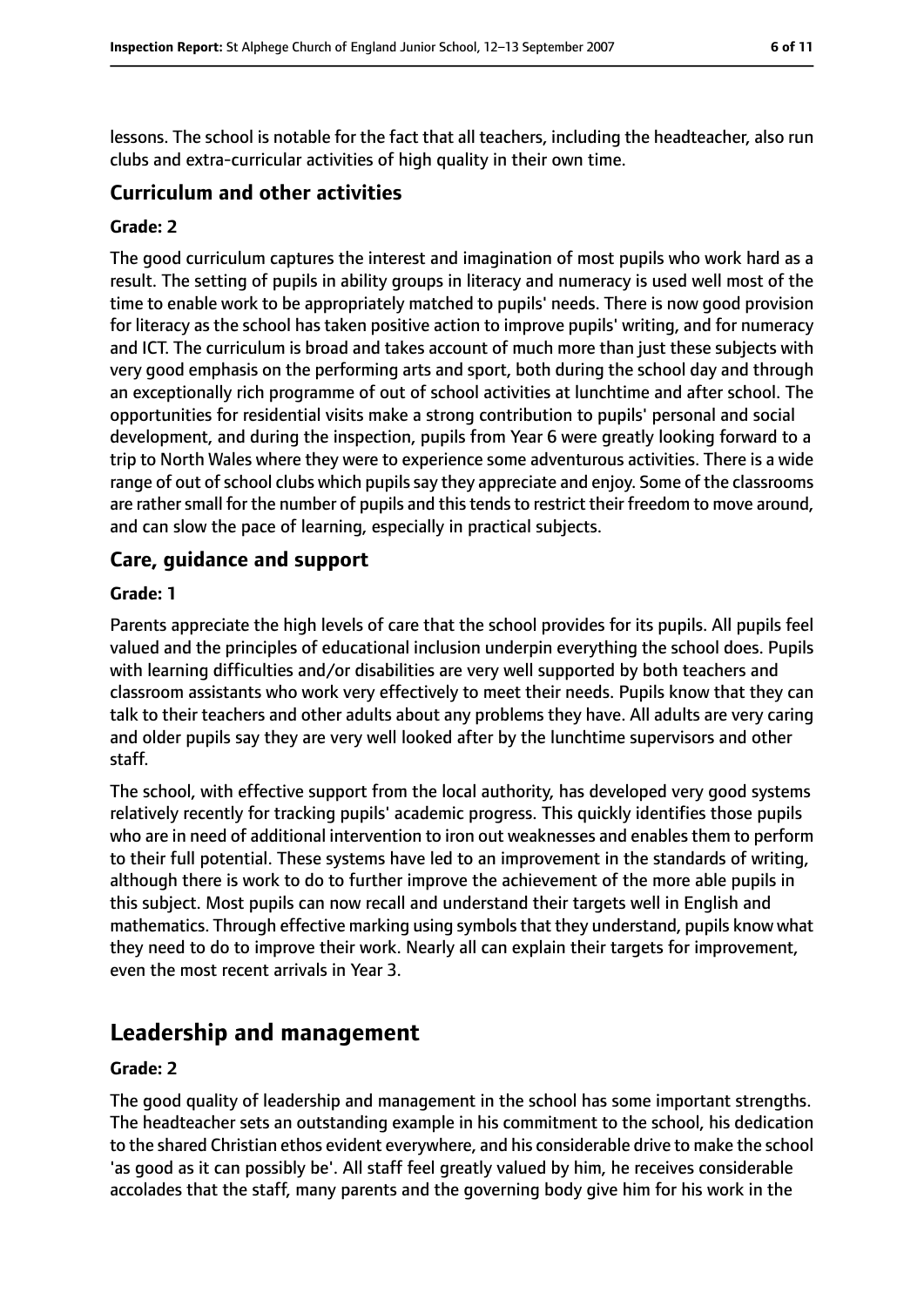school. He has led the school successfully through many changes in the last three years, including the appointment and excellent induction of many new teachers to the school. The newly appointed deputy headteacher and the restructured senior management team have made a good start and their effective teamwork shows considerable promise for the future development of the school.

The leadership and management of the teaching assistants is particularly effective, which enables them to make an outstanding contribution to learning and pupils' support in the school. All staff are involved in the accurate school self-evaluation of its performance which leads to effective development strategies. For example, there has been much improvement in the production and use of data about pupils who are not doing well enough and in the provision for gifted and talented pupils. Nearly all pupils now reach the consistently challenging targets that they are set. The management has also worked effectively to ensure that the principles of Every Child Matters are embedded in everything the school does. School governors make a good contribution to the management of the school, are consistently supportive and hold senior management to account, especially for achievement and standards.

Leaders have recognised that contrary to the usual very high standards in the school, there has been a dip in more able pupils' achievement in writing levels recently. Writing was prioritised for improvement and there is ample evidence to show that measures taken have enabled the writing of these pupils to improve rapidly throughout the school. The school uses its financial resources prudently in order to enhance learning and gives good value for money. The shared vision of all leaders in the school and good teamwork, give a good platform for continuing improvement.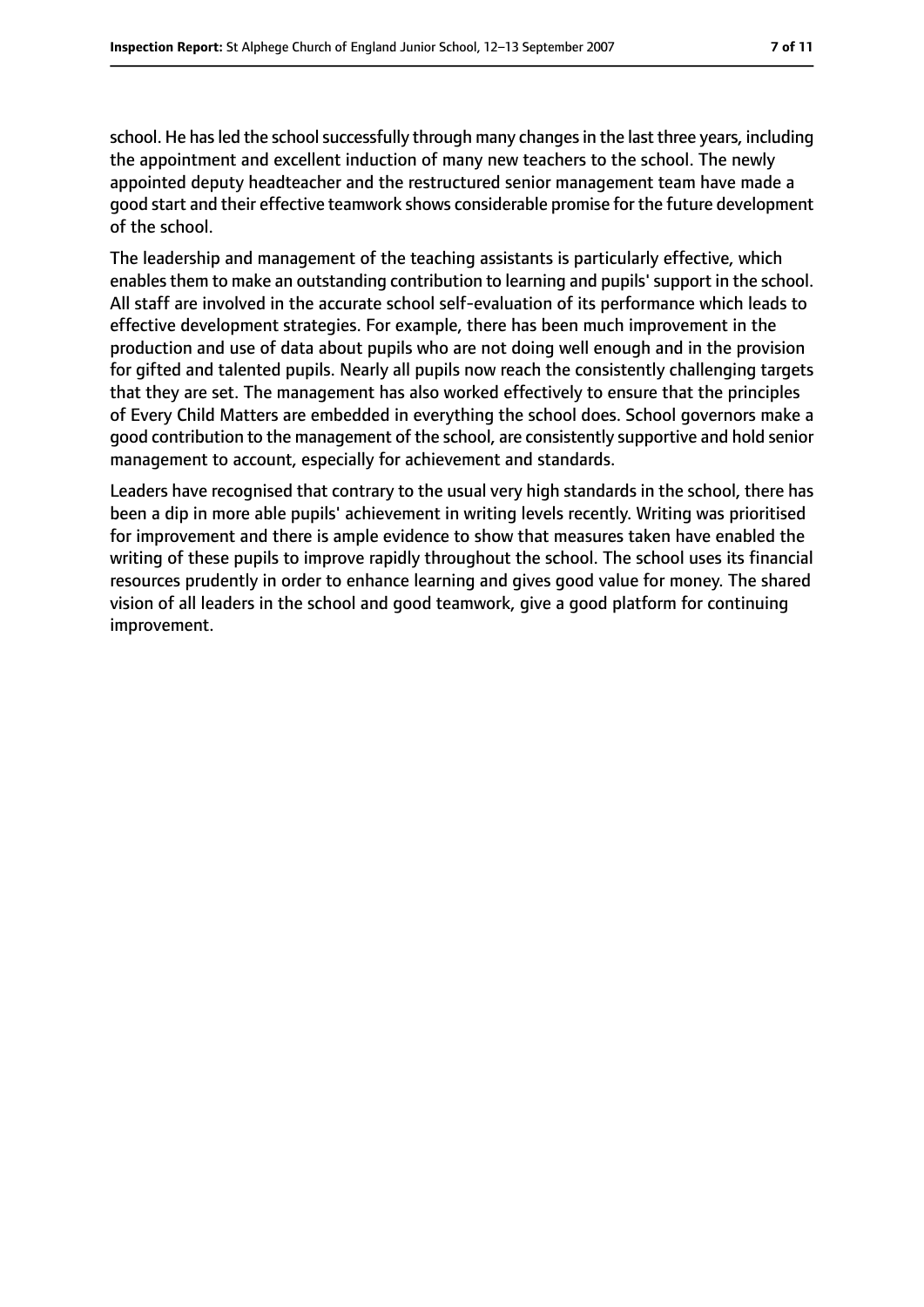**Any complaints about the inspection or the report should be made following the procedures set out in the guidance 'Complaints about school inspection', which is available from Ofsted's website: www.ofsted.gov.uk.**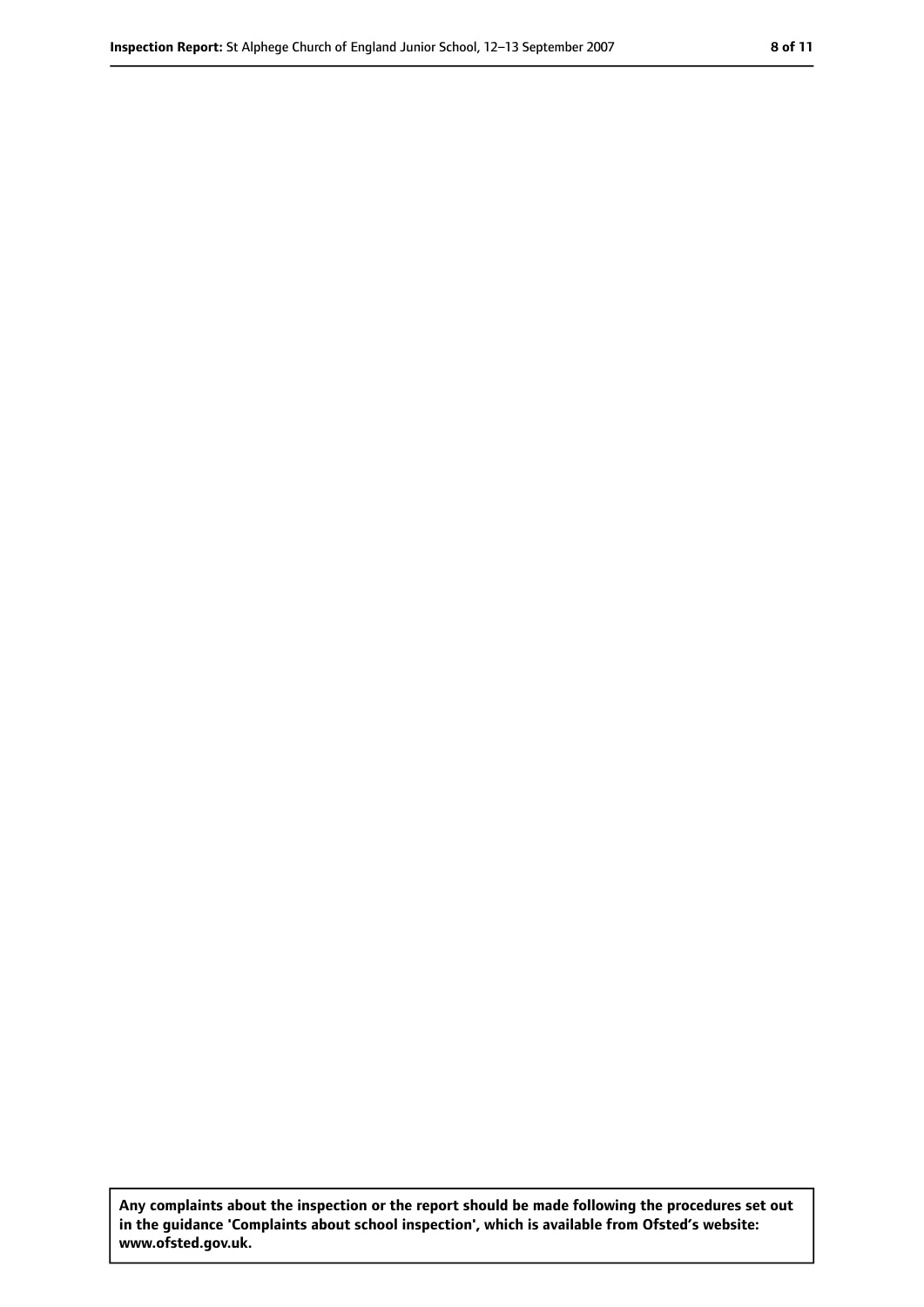# **Inspection judgements**

| $^{\backprime}$ Key to judgements: grade 1 is outstanding, grade 2 good, grade 3 satisfactory, and | <b>School</b>  |
|----------------------------------------------------------------------------------------------------|----------------|
| arade 4 inadeguate                                                                                 | <b>Overall</b> |

### **Overall effectiveness**

| How effective, efficient and inclusive is the provision of education, integrated<br>care and any extended services in meeting the needs of learners? |     |
|------------------------------------------------------------------------------------------------------------------------------------------------------|-----|
| Effective steps have been taken to promote improvement since the last<br>inspection                                                                  | Yes |
| How well does the school work in partnership with others to promote learners'<br>well-being?                                                         |     |
| The capacity to make any necessary improvements                                                                                                      |     |

### **Achievement and standards**

| How well do learners achieve?                                                                               |  |
|-------------------------------------------------------------------------------------------------------------|--|
| The standards <sup>1</sup> reached by learners                                                              |  |
| How well learners make progress, taking account of any significant variations between<br>groups of learners |  |
| How well learners with learning difficulties and disabilities make progress                                 |  |

### **Personal development and well-being**

| How good is the overall personal development and well-being of the<br>learners?                                  |  |
|------------------------------------------------------------------------------------------------------------------|--|
| The extent of learners' spiritual, moral, social and cultural development                                        |  |
| The extent to which learners adopt healthy lifestyles                                                            |  |
| The extent to which learners adopt safe practices                                                                |  |
| How well learners enjoy their education                                                                          |  |
| The attendance of learners                                                                                       |  |
| The behaviour of learners                                                                                        |  |
| The extent to which learners make a positive contribution to the community                                       |  |
| How well learners develop workplace and other skills that will contribute to<br>their future economic well-being |  |

### **The quality of provision**

| How effective are teaching and learning in meeting the full range of the<br>learners' needs?            |  |
|---------------------------------------------------------------------------------------------------------|--|
| How well do the curriculum and other activities meet the range of needs  <br>and interests of learners? |  |
| How well are learners cared for, guided and supported?                                                  |  |

#### **Annex A**

 $^1$  Grade 1 - Exceptionally and consistently high; Grade 2 - Generally above average with none significantly below average; Grade 3 - Broadly average to below average; Grade 4 - Exceptionally low.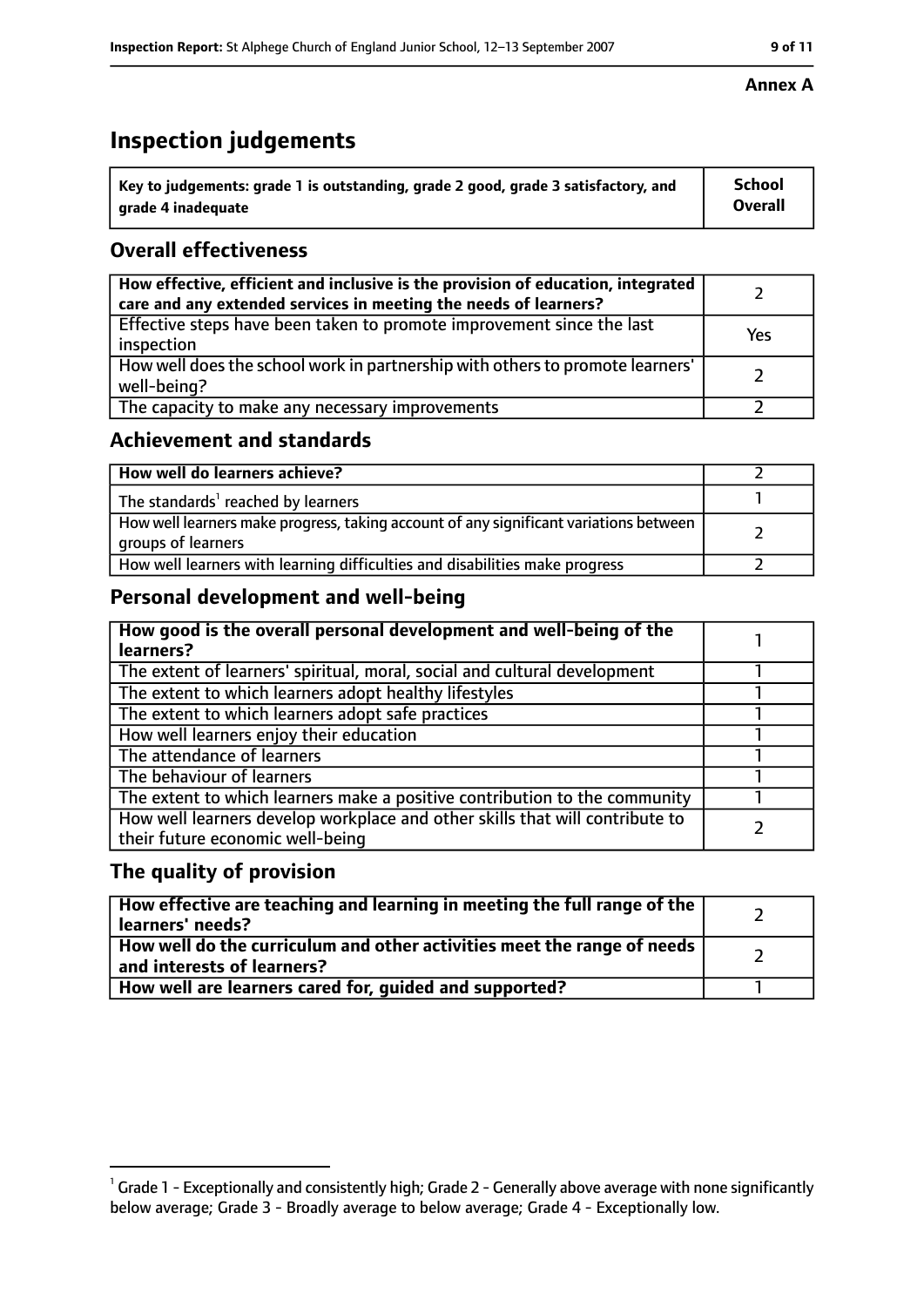# **Annex A**

# **Leadership and management**

| How effective are leadership and management in raising achievement<br>and supporting all learners?                                              |     |
|-------------------------------------------------------------------------------------------------------------------------------------------------|-----|
| How effectively leaders and managers at all levels set clear direction leading<br>to improvement and promote high quality of care and education |     |
| How effectively leaders and managers use challenging targets to raise standards                                                                 |     |
| The effectiveness of the school's self-evaluation                                                                                               |     |
| How well equality of opportunity is promoted and discrimination tackled so<br>that all learners achieve as well as they can                     |     |
| How effectively and efficiently resources, including staff, are deployed to<br>achieve value for money                                          | 7   |
| The extent to which governors and other supervisory boards discharge their<br>responsibilities                                                  |     |
| Do procedures for safequarding learners meet current government<br>requirements?                                                                | Yes |
| Does this school require special measures?                                                                                                      | No  |
| Does this school require a notice to improve?                                                                                                   | No  |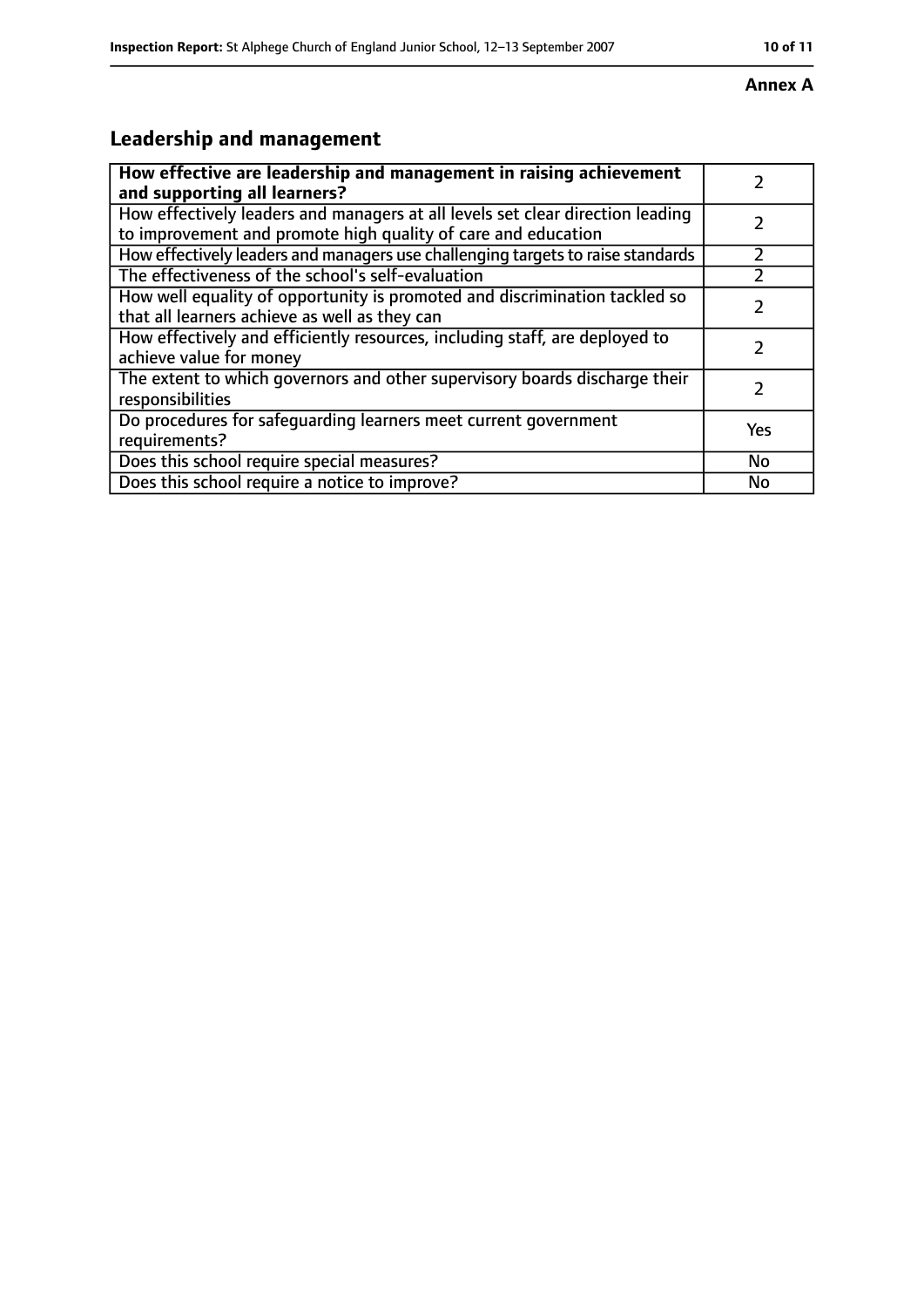#### **Annex B**

### **Text from letter to pupils explaining the findings of the inspection**

14 September 2007

#### Dear Pupils

Inspection of St Alphege CE Junior School, Solihull, B91 3JG

Thank you so much for welcoming us to your school last week, which we greatly enjoyed. You were all very friendly, we liked hearing about how much you enjoy coming to school, and how everyone takes such good care of you. You also told us so much about all your exciting clubs, how well you get on with each other and all the adults in the school. You explained to us about how much exercise you take and your healthy eating. We are also glad that your parents are so pleased with how you do in school. We think there are many good things about your school such as:

- You reach high standards in mathematics and science, and you speak and listen very well.
- You work very hard, and your behaviour is nearly always excellent.
- You enjoy all your clubs and visits and sports activities.
- You have good teachers and class helpers, who quide and encourage you well in your learning.
- Your school is well led and managed and you really like your headteacher who has done so much for the school.

We think that, although your writing has been improving recently, in the next few months, helped by your teachers, you will need to work even harder so that all of you are writing as well as you possibly can. We think you will be able to do this if you, continue to improve as you have shown us already and work towards the targets you are set in your work.

We also hope that you will not be so crowded in some of your small classrooms, although we know that this could take time to organise. In spite of this, keep behaving and learning as well as you do.

Best wishes to you all and keep enjoying your school life.

Rod Braithwaite Lead Inspector